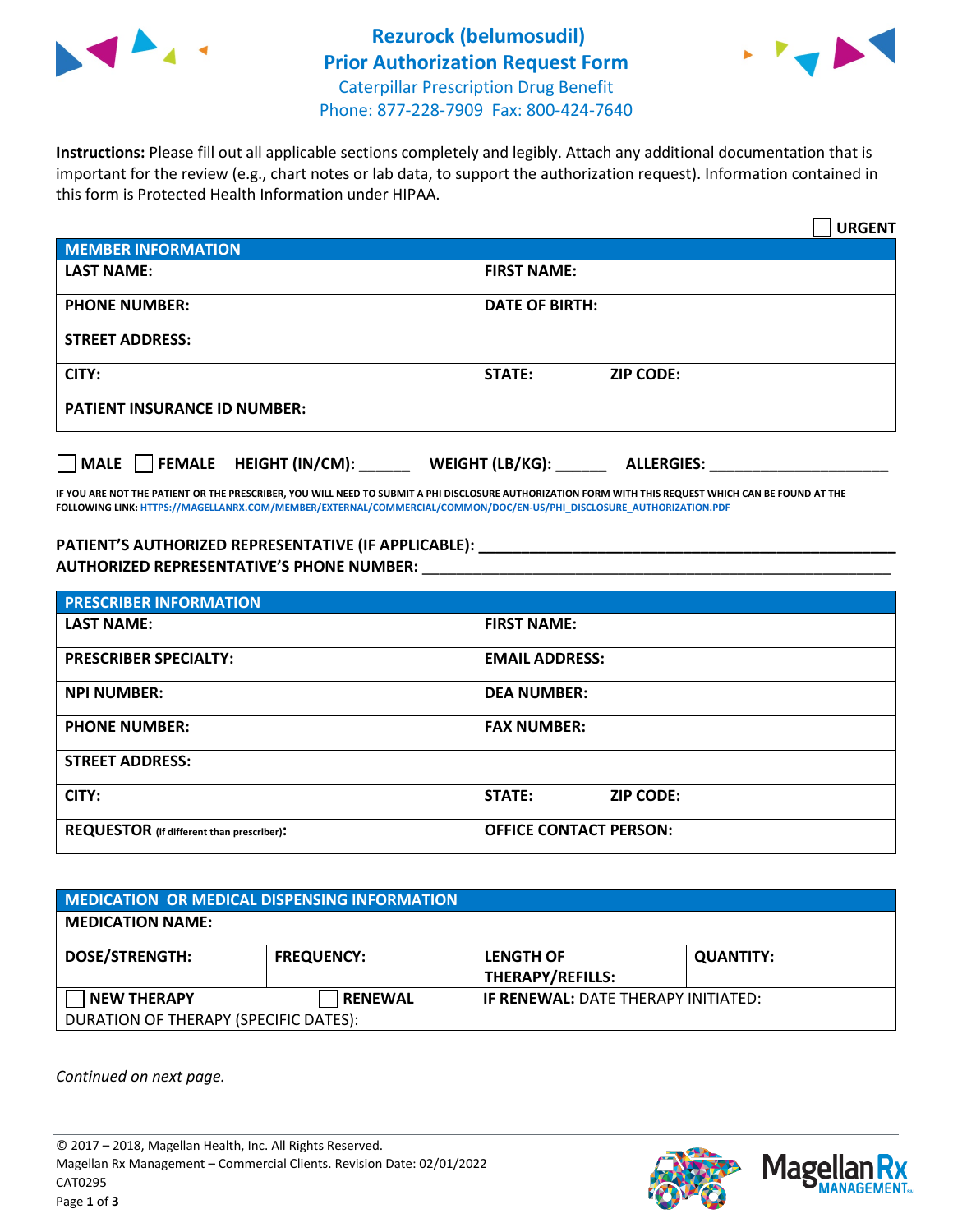



| <b>MEMBER'S LAST NAME:</b> NAME                                                                                                                                                                                               | <b>MEMBER'S FIRST NAME:</b> ______________                                                                                                                                                                                                                                                                                                                                                                                                                                                                                                                                                                                                                                                                                                                                                                                                                                                                                                                                                                                                                  |                                                       |
|-------------------------------------------------------------------------------------------------------------------------------------------------------------------------------------------------------------------------------|-------------------------------------------------------------------------------------------------------------------------------------------------------------------------------------------------------------------------------------------------------------------------------------------------------------------------------------------------------------------------------------------------------------------------------------------------------------------------------------------------------------------------------------------------------------------------------------------------------------------------------------------------------------------------------------------------------------------------------------------------------------------------------------------------------------------------------------------------------------------------------------------------------------------------------------------------------------------------------------------------------------------------------------------------------------|-------------------------------------------------------|
|                                                                                                                                                                                                                               | 1. HAS THE PATIENT TRIED ANY OTHER MEDICATIONS FOR THIS CONDITION?                                                                                                                                                                                                                                                                                                                                                                                                                                                                                                                                                                                                                                                                                                                                                                                                                                                                                                                                                                                          | YES (if yes, complete below)<br><b>NO</b>             |
| <b>MEDICATION/THERAPY (SPECIFY</b><br>DRUG NAME AND DOSAGE):                                                                                                                                                                  | <b>DURATION OF THERAPY (SPECIFY</b><br>DATES):                                                                                                                                                                                                                                                                                                                                                                                                                                                                                                                                                                                                                                                                                                                                                                                                                                                                                                                                                                                                              | <b>RESPONSE/REASON FOR</b><br><b>FAILURE/ALLERGY:</b> |
|                                                                                                                                                                                                                               |                                                                                                                                                                                                                                                                                                                                                                                                                                                                                                                                                                                                                                                                                                                                                                                                                                                                                                                                                                                                                                                             |                                                       |
| <b>2. LIST DIAGNOSES:</b><br>□ graft-versus-host disease (chronic GVHD)                                                                                                                                                       |                                                                                                                                                                                                                                                                                                                                                                                                                                                                                                                                                                                                                                                                                                                                                                                                                                                                                                                                                                                                                                                             | <b>ICD-10:</b>                                        |
| □ Other diagnosis: ____________________ICD-10__________________________________                                                                                                                                               |                                                                                                                                                                                                                                                                                                                                                                                                                                                                                                                                                                                                                                                                                                                                                                                                                                                                                                                                                                                                                                                             |                                                       |
|                                                                                                                                                                                                                               |                                                                                                                                                                                                                                                                                                                                                                                                                                                                                                                                                                                                                                                                                                                                                                                                                                                                                                                                                                                                                                                             |                                                       |
| PRIOR AUTHORIZATION.                                                                                                                                                                                                          | 3. REQUIRED CLINICAL INFORMATION: PLEASE PROVIDE ALL RELEVANT CLINICAL INFORMATION TO SUPPORT A                                                                                                                                                                                                                                                                                                                                                                                                                                                                                                                                                                                                                                                                                                                                                                                                                                                                                                                                                             |                                                       |
| <b>Clinical Information:</b>                                                                                                                                                                                                  |                                                                                                                                                                                                                                                                                                                                                                                                                                                                                                                                                                                                                                                                                                                                                                                                                                                                                                                                                                                                                                                             |                                                       |
| Yes $\Box$ No<br>$\circ$<br>u<br>$\Box$<br>$\Box$<br>$\Box$ Yes $\Box$ No<br>$\Box$<br>corticosteroids, immunosuppressants, etc.)? □ Yes □ No<br>$\Box$<br>mofetil, methotrexate, rituximab, etc.)? □ Yes □ No<br>If renewal: | will be monitored closely for adverse reaction and dose modifications will be implemented; $\Box$<br>Coadministration with strong CYP3A inducers (e.g., rifampin, carbamazepine, St. John's Wort,<br>etc.) or if therapy is unavoidable, the patient will be monitored closely for adverse reaction<br>and/or dose modifications will be implemented $\Box$ Yes $\Box$ No<br>Will the medication be used in combination with ibrutinib (subsequent therapy is allowed)? $\Box$ Yes $\Box$ No<br>Is the patient post-allogeneic stem cell transplant (generally 3 or more months)? $\Box$ Yes $\Box$ No<br>Does the patient have histologic relapse of underlying cancer or post-transplant lymphoproliferative disease?<br>Has the patient failed two or more previous lines of systemic therapy for the treatment of cGVHD (e.g.,<br>Is the medication being used in combination with stable doses of systemic therapies for GVHD, which can<br>include corticosteroids (e.g., calcineurin inhibitors [cyclosporine; tacrolimus], sirolimus, mycophenolate |                                                       |
| $\Box$<br>include grade 4 hepatotoxicity, etc. $\Box$ Yes $\Box$ No<br>$\Box$<br>$\circ$<br>Score, etc.) □ Yes □ No<br>$\circ$                                                                                                | Does the patient have absence of unacceptable toxicity from the drug. Examples of unacceptable toxicity<br>Does the patient have response to therapy with an improvement in one or more of the following?<br>Clinician assessments (e.g., NIH Skin Score, Upper GI Response Score, NIH Lung Symptom<br>Patient-reported symptoms (e.g., Lee Symptom Scale, etc.) $\Box$ Yes $\Box$ No                                                                                                                                                                                                                                                                                                                                                                                                                                                                                                                                                                                                                                                                       |                                                       |
| physician feels is important to this review?                                                                                                                                                                                  | Are there any other comments, diagnoses, symptoms, medications tried or failed, and/or any other information the                                                                                                                                                                                                                                                                                                                                                                                                                                                                                                                                                                                                                                                                                                                                                                                                                                                                                                                                            |                                                       |



**Magella** 

**MANAGE**